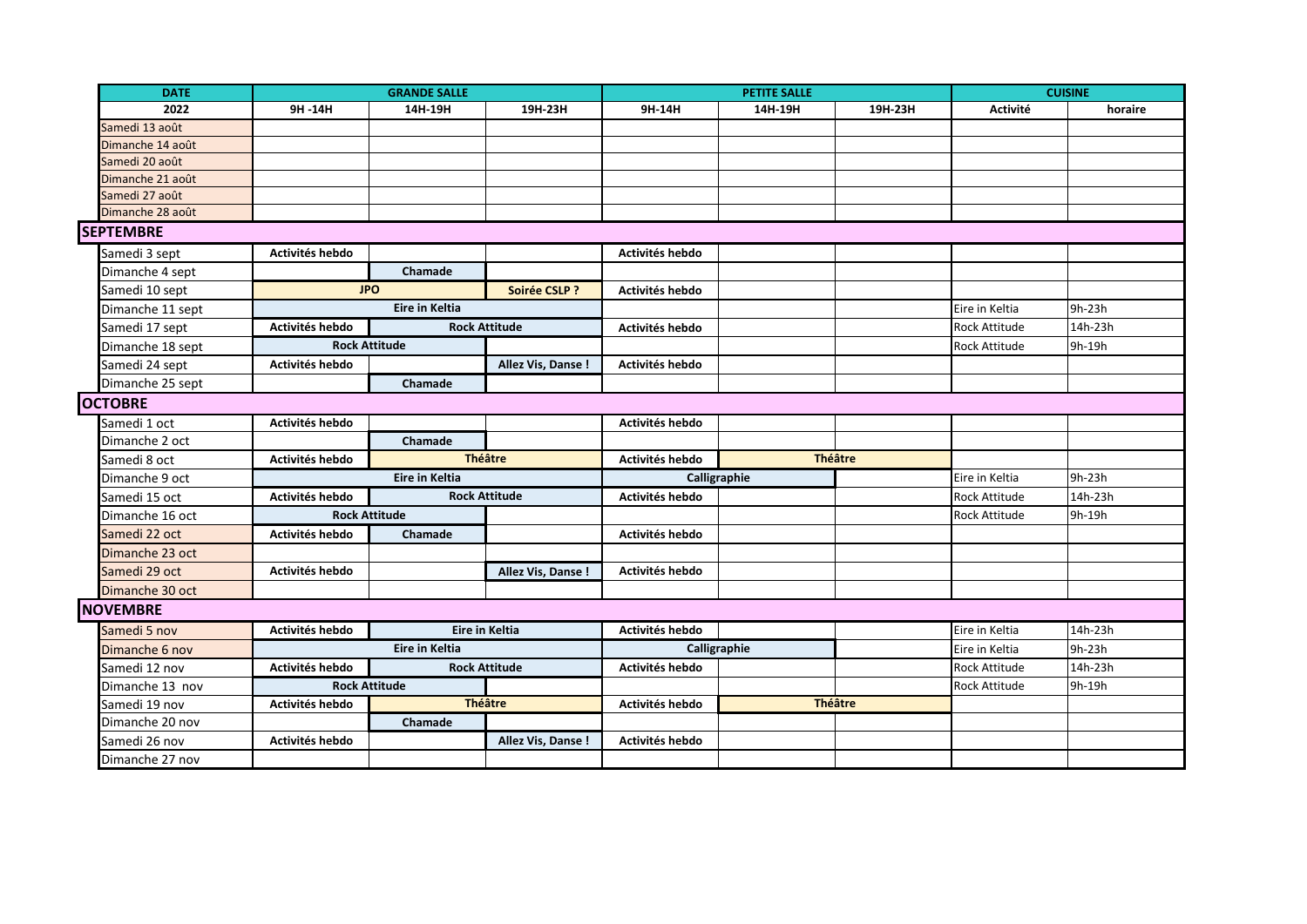|                 | <b>DATE</b>      | <b>GRANDE SALLE</b>                     |                      |                    | <b>PETITE SALLE</b> |                |                | <b>CUISINE</b>       |          |
|-----------------|------------------|-----------------------------------------|----------------------|--------------------|---------------------|----------------|----------------|----------------------|----------|
|                 | 2022-2023        | 9H-14H                                  | 14H-19H              | 19H-23H            | 9H-14H              | 14H-19H        | 19H-23H        | <b>Activité</b>      | horaire  |
| <b>DECEMBRE</b> |                  |                                         |                      |                    |                     |                |                |                      |          |
|                 | Samedi 3 dec     | Activités hebdo                         | Chamade              |                    | Activités hebdo     |                |                |                      |          |
|                 | Dimanche 4 dec   |                                         | Eire in Keltia       |                    |                     |                |                | Eire in Keltia       | $9h-23h$ |
|                 | Samedi 10 dec    | Activités hebdo                         | <b>Théâtre</b>       |                    | Activités hebdo     | <b>Théâtre</b> |                |                      |          |
|                 | Dimanche 11 dec  | <b>Bourse aux jouets</b>                |                      |                    |                     | Calligraphie   |                |                      |          |
|                 | Samedi 17 dec    | <b>Rock Attitude</b><br>Activités hebdo |                      |                    | Activités hebdo     |                |                | <b>Rock Attitude</b> | 14h-23h  |
|                 | Dimanche 18 dec  | <b>Rock Attitude</b>                    |                      |                    |                     |                |                | <b>Rock Attitude</b> | 9h-19h   |
|                 | Samedi 24 dec    | Activités hebdo                         |                      |                    | Activités hebdo     |                |                |                      |          |
|                 | Dimanche 25 dec  |                                         |                      |                    |                     |                |                |                      |          |
|                 | Samedi 31 dec    | Activités hebdo                         |                      |                    | Activités hebdo     |                |                |                      |          |
| <b>JANVIER</b>  |                  |                                         |                      |                    |                     |                |                |                      |          |
|                 | Dimanche 1 janv  |                                         |                      |                    |                     |                |                |                      |          |
|                 | Samedi 7 janv    | Activités hebdo                         | Eire in Keltia       |                    | Activités hebdo     |                |                | Eire in Keltia       | 14h-23h  |
|                 | Dimanche 8 janv  | <b>Eire in Keltia</b>                   |                      |                    | Calligraphie        |                |                | Eire in Keltia       | 9h-23h   |
|                 | Samedi 14 janv   | Activités hebdo                         | Chamade              |                    | Activités hebdo     |                |                |                      |          |
|                 | Dimanche 15 janv |                                         |                      |                    |                     |                |                |                      |          |
|                 | Samedi 21 janv   | <b>Théâtre</b><br>Activités hebdo       |                      |                    | Activités hebdo     |                | <b>Théâtre</b> |                      |          |
|                 | Dimanche 22 janv |                                         |                      |                    |                     |                |                |                      |          |
|                 | Samedi 28 janv   | Activités hebdo                         | <b>Rock Attitude</b> |                    | Activités hebdo     |                |                | <b>Rock Attitude</b> | 14h-23h  |
|                 | Dimanche 29 janv | <b>Rock Attitude</b>                    |                      |                    |                     |                |                | <b>Rock Attitude</b> | 9h-19h   |
| <b>FEVRIER</b>  |                  |                                         |                      |                    |                     |                |                |                      |          |
|                 | Samedi 4 fev     | Activités hebdo                         | Eire in Keltia       |                    | Activités hebdo     |                |                | Eire in Keltia       | 14h-23h  |
|                 | Dimanche 5 fev   | <b>Eire in Keltia</b>                   |                      |                    | Calligraphie        |                |                | Eire in Keltia       | 9h-23h   |
|                 | Samedi 11 fev    | Activités hebdo                         | <b>Rock Attitude</b> |                    | Activités hebdo     |                |                | <b>Rock Attitude</b> | 14h-23h  |
|                 | Dimanche 12 fev  | <b>Rock Attitude</b>                    |                      |                    |                     |                |                | <b>Rock Attitude</b> | 9h-19h   |
|                 | Samedi 18 fev    | Activités hebdo                         | Chamade              |                    | Activités hebdo     |                |                |                      |          |
|                 | Dimanche 19 fev  |                                         |                      |                    |                     |                |                |                      |          |
|                 | Samedi 25 fev    | Activités hebdo                         |                      | Allez Vis, Danse ! | Activités hebdo     |                |                |                      |          |
|                 | Dimanche 26 fev  |                                         |                      |                    |                     |                |                |                      |          |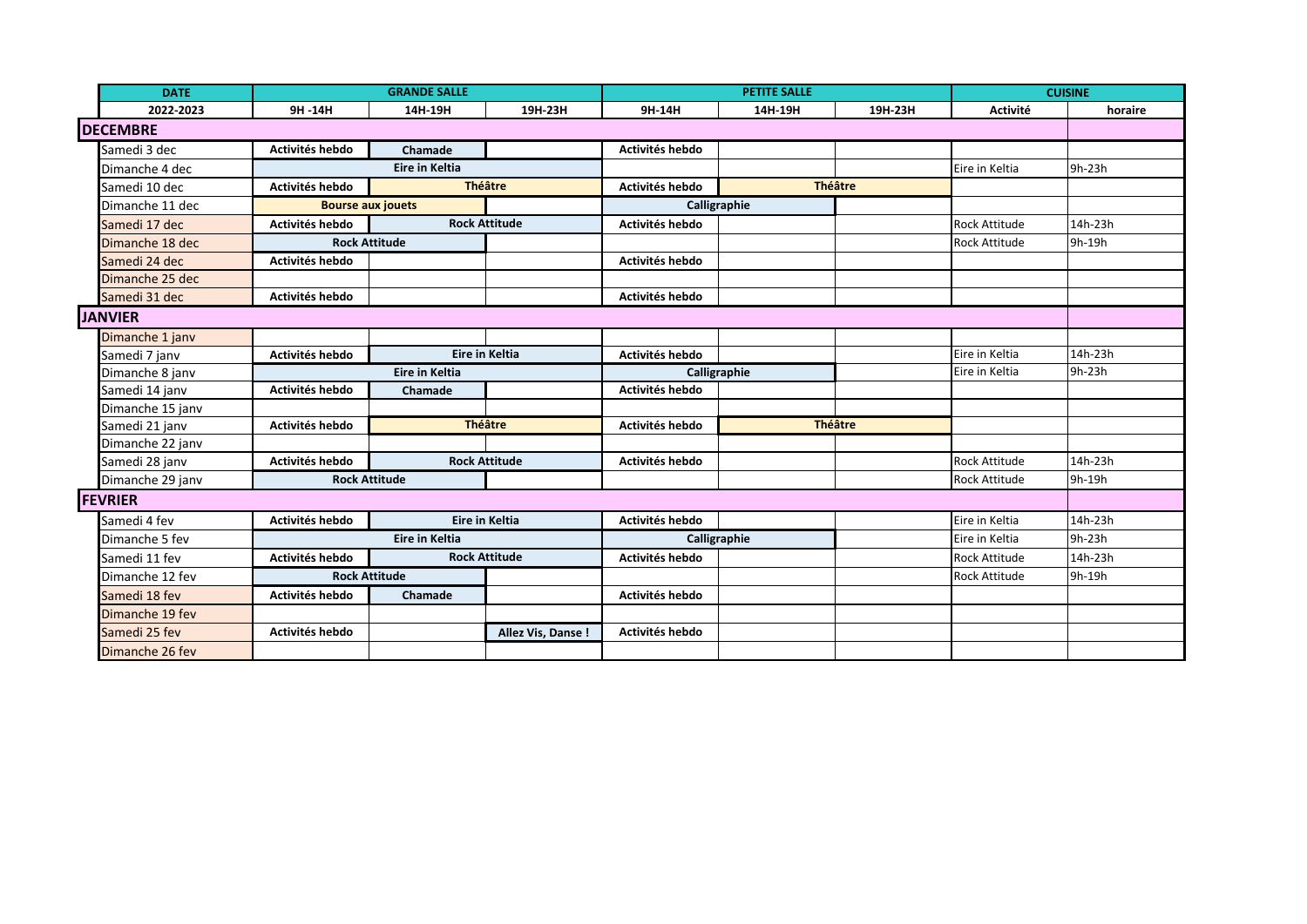|              | <b>DATE</b>       | <b>GRANDE SALLE</b>                     |                            |                    | <b>PETITE SALLE</b> |                            |                      | <b>CUISINE</b>       |         |
|--------------|-------------------|-----------------------------------------|----------------------------|--------------------|---------------------|----------------------------|----------------------|----------------------|---------|
|              | 2023              | 9H-14H                                  | 14H-19H                    | 19H-23H            | 9H-14H              | 14H-19H                    | 19H-23H              | <b>Activité</b>      | horaire |
| <b>MARS</b>  |                   |                                         |                            |                    |                     |                            |                      |                      |         |
|              | Samedi 4 mars     | Activités hebdo                         |                            |                    | Activités hebdo     |                            |                      |                      |         |
|              | Dimanche 6 mars   |                                         |                            |                    |                     |                            |                      |                      |         |
|              | Samedi 11 mars    | Activités hebdo                         |                            |                    | Activités hebdo     |                            |                      |                      |         |
|              | Dimanche 12 mars  |                                         | Chamade                    |                    | Calligraphie        |                            |                      |                      |         |
|              | Samedi 18 mars    | Activités hebdo                         | <b>Rock Attitude</b>       |                    | Activités hebdo     |                            |                      | <b>Rock Attitude</b> | 14h-23h |
|              | Dimanche 19 mars  | <b>Rock Attitude</b>                    |                            |                    |                     |                            |                      | <b>Rock Attitude</b> | 9h-19h  |
|              | Vendredi 24 mars  | Activités hebdo                         | Festival de théâtre        |                    | Activités hebdo     | Festival de théâtre        |                      |                      |         |
|              | Samedi 25 mars    |                                         | Festival de théâtre        |                    |                     | <b>Festival de théâtre</b> |                      |                      |         |
|              | Dimanche 26 mars  |                                         | <b>Festival de théatre</b> |                    |                     | Festival de théâtre        |                      |                      |         |
| <b>AVRIL</b> |                   |                                         |                            |                    |                     |                            |                      |                      |         |
|              | Samedi 1 avril    | Activités hebdo                         | Chamade                    |                    | Activités hebdo     |                            |                      |                      |         |
|              | Dimanche 2 avril  |                                         |                            | Calligraphie       |                     |                            |                      |                      |         |
|              | Samedi 8 avril    | Activités hebdo                         | <b>Eire in Keltia</b>      |                    | Activités hebdo     |                            |                      | Eire in Keltia       | 14h-23h |
|              | Dimanche 9 avril  | Eire in Keltia                          |                            |                    |                     |                            | Eire in Keltia       | 9h-23h               |         |
|              | Samedi 15 avril   | <b>Théâtre</b><br>Activités hebdo       |                            | Activités hebdo    | <b>Théâtre</b>      |                            |                      |                      |         |
|              | Dimanche 16 avril |                                         |                            |                    |                     |                            |                      |                      |         |
|              | Samedi 22 avril   | Activités hebdo                         | Chamade                    | Allez Vis, Danse ! | Activités hebdo     |                            |                      |                      |         |
|              | Dimanche 23 avril |                                         |                            |                    |                     |                            |                      |                      |         |
|              | Samedi 29 avril   | Activités hebdo                         | <b>Rock Attitude</b>       |                    | Activités hebdo     |                            |                      | <b>Rock Attitude</b> | 14h-23h |
|              | Dimanche 30 avril | <b>Rock Attitude</b>                    |                            |                    |                     |                            |                      | Rock Attitude        | 9h-19h  |
| <b>MAI</b>   |                   |                                         |                            |                    |                     |                            |                      |                      |         |
|              | Samedi 6 mai      | Activités hebdo                         | <b>Eire in Keltia</b>      |                    | Activités hebdo     |                            |                      | Eire in Keltia       | 14h-23h |
|              | Dimanche 7 mai    | <b>Eire in Keltia</b>                   |                            |                    |                     |                            | Eire in Keltia       | 9h-23h               |         |
|              | Samedi 13 mai     | 10 kms de Pouvourville                  |                            | Activités hebdo    |                     |                            | 10 kms               | 14h-23h              |         |
|              | Dimanche 14 mai   | 10 kms de Pouvourville                  |                            |                    | 10 kms              |                            | 10 kms               | 9h-19h               |         |
|              | Samedi 20 mai     | Activités hebdo<br><b>Rock Attitude</b> |                            | Activités hebdo    |                     |                            | <b>Rock Attitude</b> | 14h-23h              |         |
|              | Dimanche 21 mai   |                                         | <b>Rock Attitude</b>       |                    |                     |                            |                      | <b>Rock Attitude</b> | 9h-19h  |
|              | Samedi 27 mai     | <b>Théâtre</b><br>Activités hebdo       |                            | Activités hebdo    | <b>Théâtre</b>      |                            |                      |                      |         |
|              | Dimanche 28 mai   |                                         |                            |                    |                     |                            |                      |                      |         |